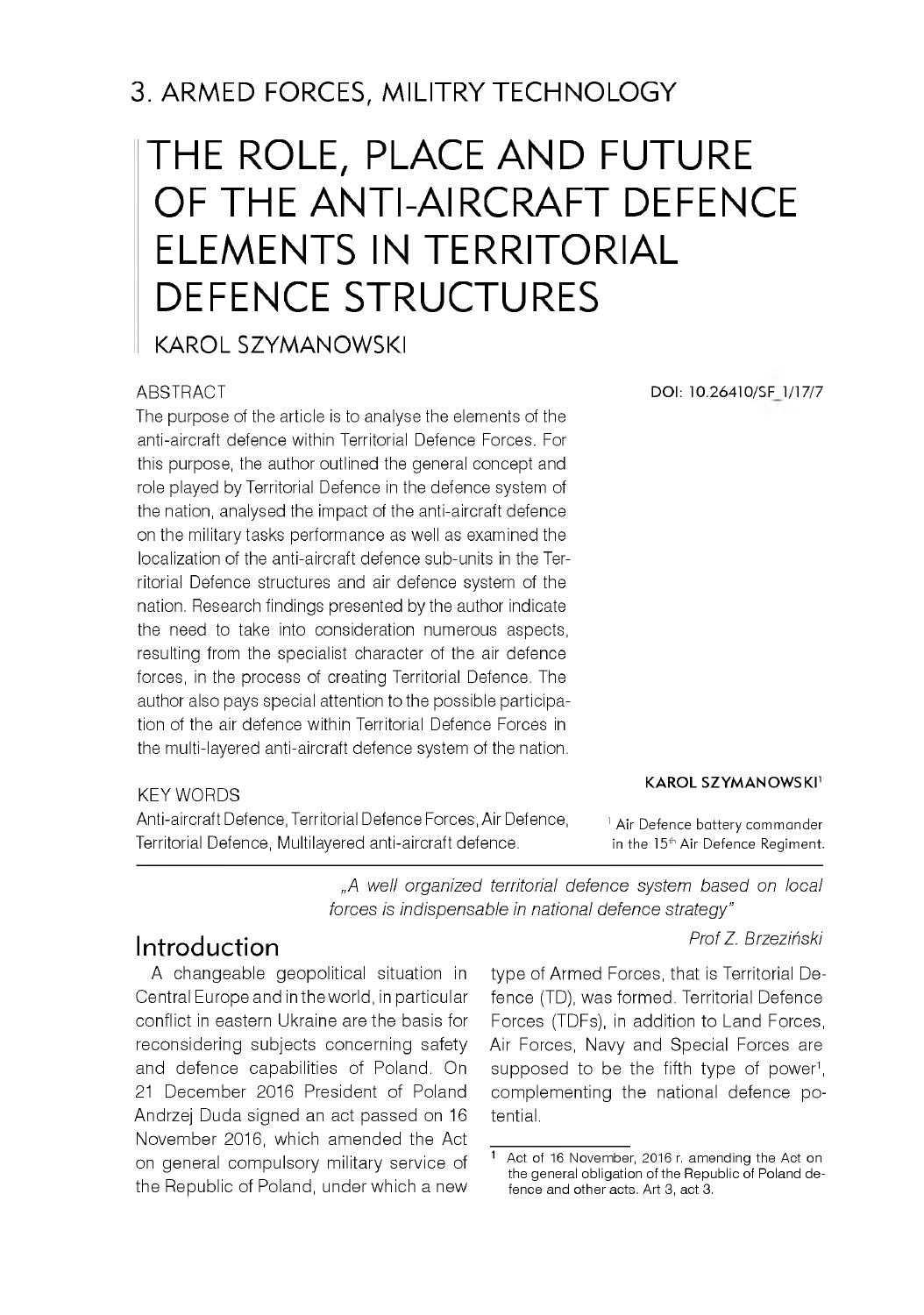

Figure 1. The Armed Forces of Poland.

**S ou rce: A u th o r's own study**

The figure presents the assumptions incorporated in the Act of 16 November 2016 and introduces Territorial Defence Forces as a separate and independent type of power, creating together with Operational Forces the entire structure of the Armed Forces.

According to experts, in the present economic and political situation, a concept of creating Territorial Defence Forces was rated as the cheapest, fastest and most effective<sup>2</sup> in comparison with the necessity of national reconstruction of the military safety and increased national defence potential. As the Minister of Polish National Defence emphasizes, "*Modern army requires such a component and NATO armies have such a structure, too, but also because of the fact that country requires that special situation - Poland, being at risk of the activities of our north-east neighbour - Russia - who does not hide its aggressive intentions and at least since 2008 has been taking actions aimed at destabilizing and threatening not only Poland but also our closest neighbours"3.*

In accordance with current doctrines of the use of aerial assault means as well as experience gained during armed conflicts in the  $20<sup>th</sup>$  and  $21<sup>std</sup>$  century, it must be stated that one of the first stages of the conflict is an air aggressive operation, during which the enemy strives to gain dominance in the air, which will allow further aerial assault echelons to destroy the objects of critical infrastructure, both military and civilian, as well as the devastation of subordinated groupings of troops and command posts. A main role in that stage of conflict is played by a fighter aircraft and air defence<sup>5</sup>. Therefore, the Territorial Defence Forces are an indispensable element of the standalone Armed Forces component, determining the performance of the assumed tasks and effective anti-aircraft defence<sup>6</sup>, which is a part of the Territorial Defence.

<sup>&</sup>lt;sup>2</sup> See. Press conference of National Defence Minister Antoni Macierewicz on the formation of the Territorial Defence Forces, 14 November, 2016. http://www. mon.gov.pl/aktualnosci/artykul/najnowsze/szefmon-o-obronie-terytorialnej-g2016-11-14/ (access March 15, 2017).

<sup>3</sup> [http://www.defence24.pl/356175,m acierewicz-pod-](http://www.defence24.pl/356175,macierewicz-pod-)

p isal-koncepcje-obrony-terytorialnej-to-istotny-elem ent-nowej-doktryny-wojennej (access March 15, 2017).

<sup>4</sup> See. *Przyszłość Sit Powietrznych i jednostek obrony powietrznej w Sitach Zbrojnych RP, Putaski dla obronności Polski, Warsaw* 2015.

<sup>5</sup> S. Zajas, *Sity Powietrzne. Dzień dzisiejszy i wyzwania przyszłości,* NDU, *Warsaw* 2009.

<sup>&</sup>lt;sup>6</sup> Lt. Jacek Pajak, Środki lekkiej obrony przeciwlot*niczej w osłonie pododdziałów wojsk lądowych,* science notebooks Land Forces Military Academy, No. 3 (153) 2009.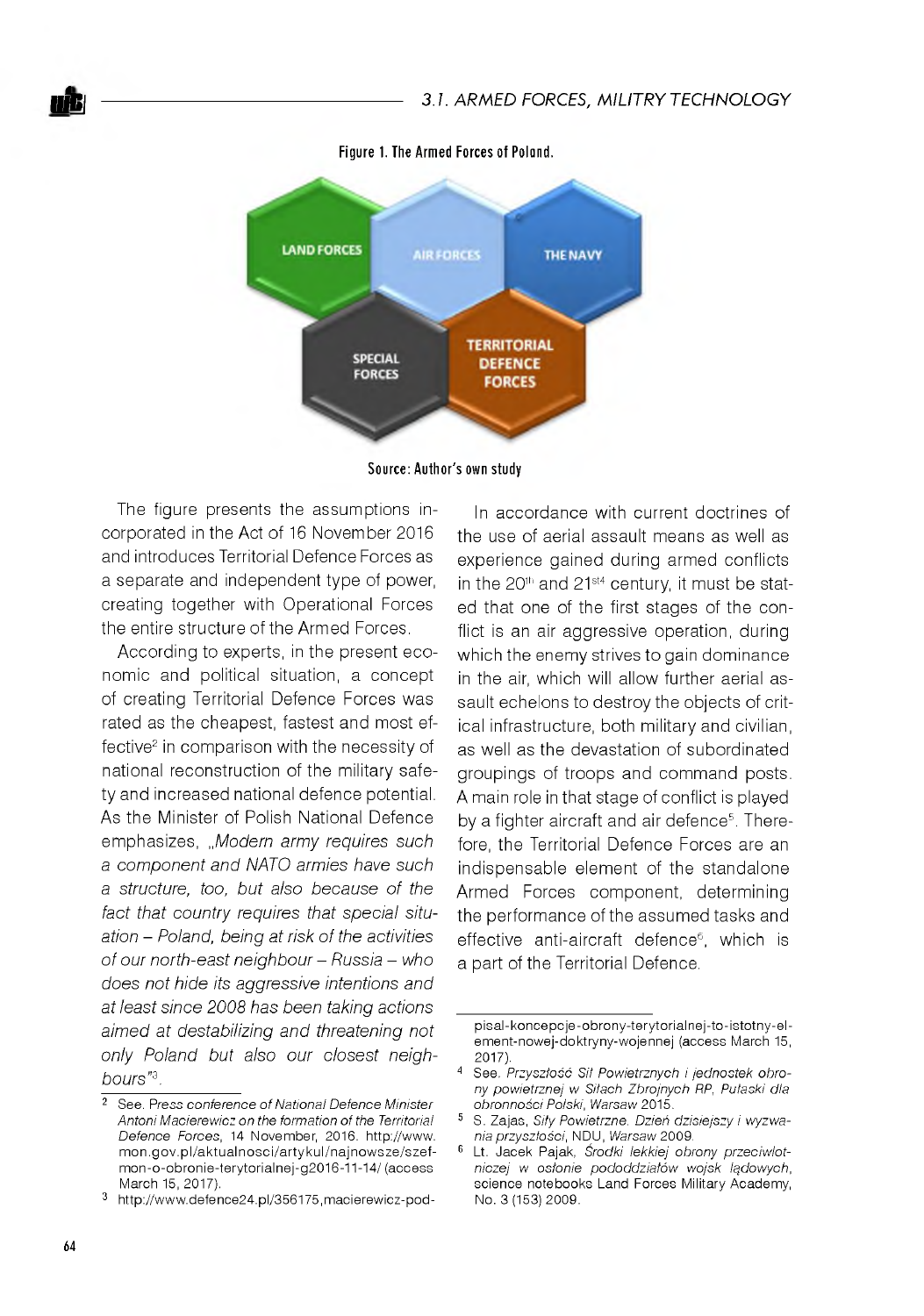The establishment of the Territorial Defence Forces creates the need to analyze the proper inclusion of anti-aircraft subunits into the Territorial Defence. The purpose of research presented in the article is to determine the location of anti-aircraft subunits in the structure of the Territorial Defence, its role and impact on the achievement of the goals set for the TDFs.

# 1. The concept of the territorial defence army

*Well organized militia (at present - Territorial defence, author's footnote.) is essential for the safety of the free state (...).*

> Constitution of the United States of America

The starting point for reflections on the territorial defence of the nation and role of the anti-aircraft defence within its structure is an analysis of current guidelines, regulations and projects dealing with missions and tasks of the Territorial Defence.

The Territorial Defence Forces are the fifth type of Armed Forces in the Polish national defence system. TDFs are an independent type of the Polish Armed Forces, which in a significant way are intended to increase Poland's defence potential. TD service will be carried out by professionals and soldiers performing a new type of active military service, that is Territorial Military Service. According to the amendment of the Act on Military Service, the commander of the Territorial Defence Forces is the commander of the Armed Forces and is subordinated to the Minister of National Defence. In the target model of Armed Forces, the Territorial Defence Forces will be located similarly to other types of Armed Forces Commands<sup>7</sup>.

In a functional sense, the Territorial Defence is a military form of universal national protection and defence, conducted at the territorial level throughout Poland, providing the protection and defence of city borders, important facilities and areas, especially critical infrastructure. In the case of aggressor's intrusion, the Territorial Defence in cooperation with the Operational Forces is responsible for performing irregular activities on a mass scale to a complete destruction or dislodgement of the aggressor's power, together with providing support for both operational development, operation of own forces and the possible strengthening of the NATO, as well as immediate and widespread military support for the authorities and society in a situation of natural disasters, technical catastrophes, misfortunes and needs<sup>8</sup>.

The above assumptions about a national approach to the issue of the Territorial Defence are reflected in the defensive inference of NATO states. The importance of the Territorial Defence in national defence systems of countries from all over the globe are presented below.



http://www.mon.gov.pl/obrona-terytorialna/pytaniai-odpowiedzi/wot-w-systemie-obronnym-panstwa y2016-12-28/ (access March 19, 2017).

<sup>8</sup> Dr hab Józef Marczak, *Koncepcja strategiczna obrony terytorialnej Polski w XXI w., Warsaw 2008r.;* See more. Interview with Professor Józef Marczak on the INFO channel, https://www.tvp. info/27599346/chiny-i-usa-stawiaja-na-obroneterytorialna-jest-niezbedna-dla-bezpieczenstwanarodowego (access March 19, 2017).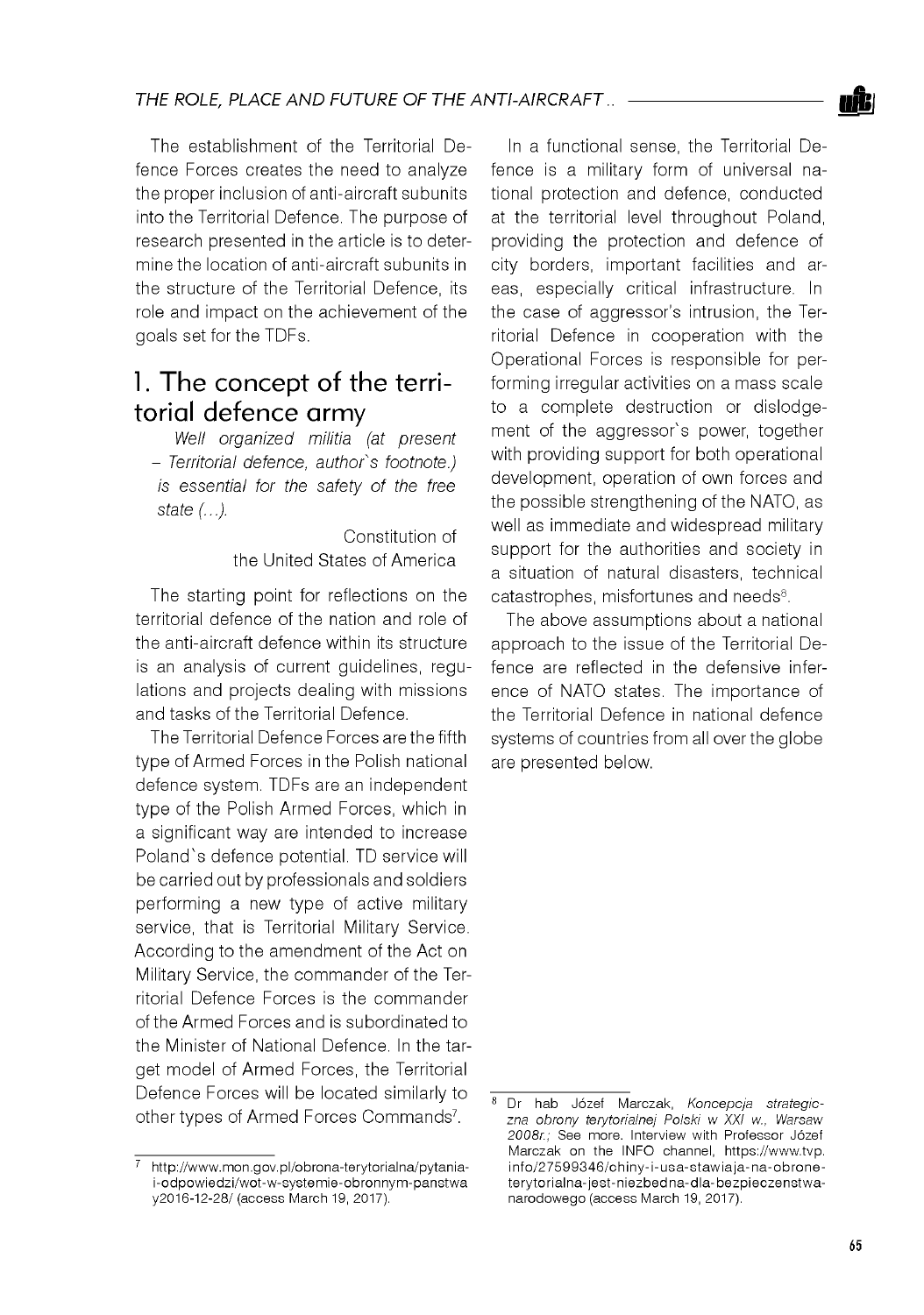

Figure 2. Examples of countries with the developed Territorial Defence structure worldwide

Source: ObronaNarodowa.PL, National Defence system, https://obronanarodowa.pl/download/KSON.PDF



Figure 3. Examples of countries with the developed Territorial Defence structure in Europe

Source: ObronaNarodowa.PL, National Defence system. https://obronanarodowa.pl/download/KSON.PDF

An analysis of the percentage of the TD (figure 2) in the Armed Forces of the countries presented indicates that the TDFs constitute a significant and indispensable component of the entire Armed Forces of each country. Particular attention should be paid to the size of the TD, especially in Baltic

States (figure 3), where the TD is a decisive part of the entire Armed Forces capability.

However, the creation of a new type of the Polish Armed Forces is not sufficient to exploit its potential rationally. Thus, it was necessary to conduct an analysis of the tasks entrusted to the TDFs.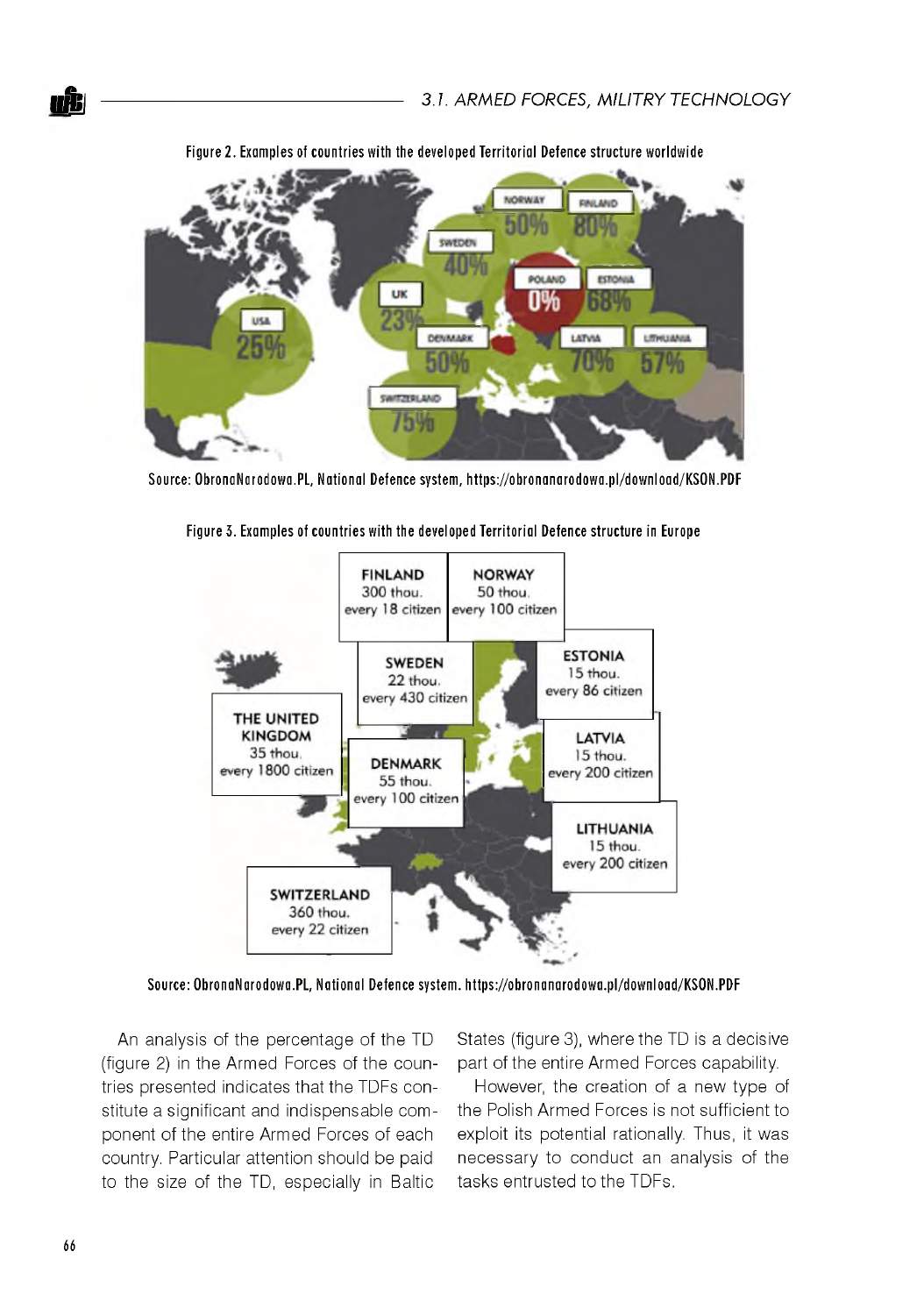

The Ministry of National Defence intends to entrust the TD with the following tasks:<sup>9</sup>

- carrying out military operations in cooperation with operational forces (in the case of a conflict). These actions will be aimed at destroying or holding back the forces of a potential opponent;
- civilian protection from the effects of natural disasters, elimination of their effects, search and rescue operations, protection of human life and health and participation in crisis management tasks.
- the protection of local communities against the effects of destabilization and misinformation;
- cooperation with elements of the state defence system, especially with provincial governors and local self-government authorities;
- the protection of local communities against the effects of cyber attacks;
- spreading the idea of patriotic education in society;
- conducting independent unconventional, counter-attack activities;
- participation in providing security of the allied forces in commanded areas.

In addition, the literature analysis of the subject indicated that the TDFs are obliged to fulfil the following commitments:10

- the preparation and implementation of local protection and defence, in particular critical infrastructure;
- carrying out territorial reconnaisance;
- taking care of the national heritage;
- in the situations of armed conflict and own territory occupation, conducting irregular activities on a mass scale.

Based on the above mentioned tasks it can be stated that the TDFs as a component of the Armed Forces covering the entire country, having a strict attachment to the areas of responsibility, are entrusted with a wide range of responsibilities. Conclusions drawn from the experiences of recent armed conflicts prove that in order to fulfil tasks assigned to TDFs, it is essential to organize defence against aerial assault means.

In the Polish concept of the TD it is assumed that the TDFs will act as a light infantry<sup>11</sup>, equipped with modern gear and armament<sup>12</sup>. The structure and equipment of each TD company will strictly depend on the area of responsibility: a type of terrain, an amount of critical infrastructure, and population. It is assumed to create and equip TD companies including four profiles:13

- urban;
- mountainous,;
- aqueous;
- general.

A basic section of the light infantry company is a "great twelve" - a light infantry section. Additionally, it is assumed that each TD brigade will be supported by engineer equipment, combat support units, anti-tank weapon, anti-aircraft weapon and unmanned aerial vehicles, in order to provide support for subordinated forces in the area of responsibility.

<sup>9</sup> See. http://www.mon.gov.pl/obrona-terytorialna/onas/zadania-wot-n2016-12-27/ (access March 19, 2017).

<sup>10</sup> Lt. J. Marczak, *Założenia strategiczne budowy (odbudowy) terytorialnego kom ponentu Sit Zbrojnych RP.* National defence service.pl, on: www.obron an a rodowa.pl/content/strategiczna-koncepcjaak.html, (access March 19, 2017.

<sup>11</sup> http://www.mon.gov.pl/aktualnosci/artykul/najnowsze/szef-mon-o-obronie-terytorialnej-g2016-11-14/, (access March 19, 2017).

<sup>12</sup> See: [http://www.defence24.pl/501614,wojska-obro](http://www.defence24.pl/501614,wojska-obro-)ny-terytorialnej-narzedzie-skutecznego-odstraszania-raport, (access March 19, 2017).

<sup>13</sup> See: http://www.mon.gov.pl/aktualnosci/artykul/najnowsze/poslowie-wysluchali-meldunku-terytorialsow-y2017-01-26/ (access March 19, 2017).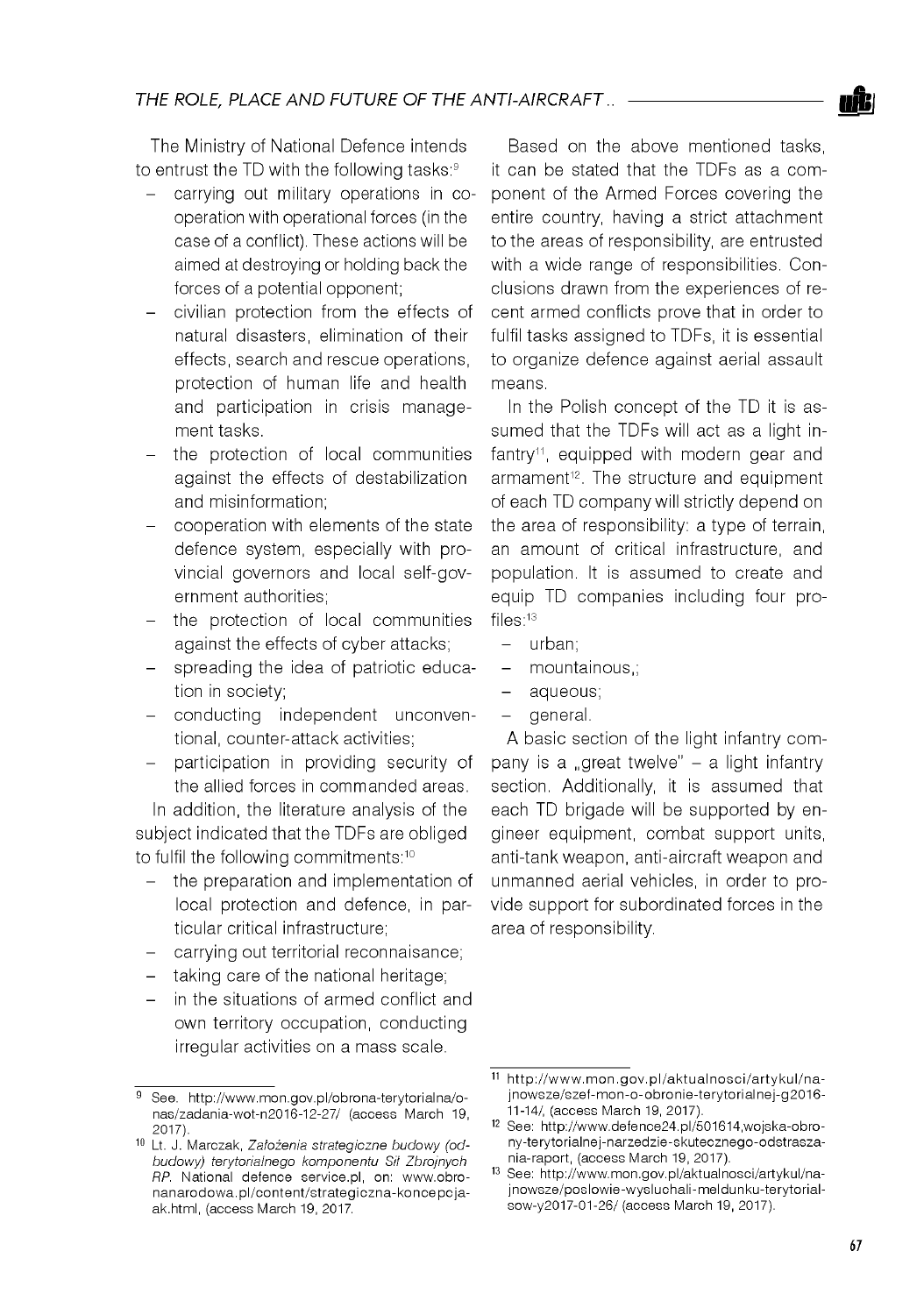# 2. The influence of anti-aircraft defence on the performance of tasks

A role played by the anti-aircraft defence in the entire system of the country is determined by the location, situation and allied commitment of Poland. As a NATO flanking state neighbouring with Russia, Poland is strongly exposed to a rapid attack of aerial assault assets of the opponent. The purpose of the aerial assault means would be to inflict the greatest damage to *the most critical infrastructure* of the country and Its paralysis.

Anti-aircraft defence is part of air defence, aimed to prevent attacks from the opponent's aerial assaults means in the interest of own fighting forces<sup>14</sup>. The main purpose of the anti-aircraft defence is to provide convenient conditions for friendly forces in the case of an air threat situation, protection of objects and critical infrastructure as well as air warning against aerial assault means. Only effective, well organized anti-aircraft defence together with air forces, especially fighter aircraft, guarantees gaining and maintaining dominance in the air, thus fulfilling the given tasks (e.g. the protection of designated infrastructure) and creating favourable conditions for the performance of other task forces. Lack of air superiority means the unlimited domination of opponent's air and it can completely prevent from accomplishing the tasks of own forces. According to NATO criteria, three degrees of air domination are distinguished:15

1. A favourable air situation  $-$  in which the air effort undertaken by the air forces of one side of the conflict is insufficient to prevent the success of land, navy and air operation of the other side.

- 2. Air superiority the degree of domination in the air battle of one force over another, allowing one side to conduct operations by land, navy and air on the indicated area and time without significant counteracting from the other side of conflict.
- 3. Air supremacy the degree of domination in the air, in which opponent's air forces are unable to counteract effectively.

Analysis of the literature of research subject indicates that it is possible to gain and maintain air superiority by using effective anti-aircraft defence means, ensuring operation in the entire airspace.

The anti-aircraft defence plays a decisive role in combating opponent's aerial assault means. The Polish Armed Forces possess two types of anti-aircraft defence means in the structure of air forces:

- PZR Newa SC (a modernized set of  $S-125M$  Newa  $-M$ );
- PZR Wega C (a modernized set of S-200WE Wega - WE).

Two anti-aircraft missile sets in the structure of land forces:

- PZR 2K12 KUB (SA-6);
- PRWB Osa-AK (SA-8).

in addition, the Polish Army is equipped with the ZUR-23KG and ZSU-23-4MP artillery- rocket sets, ZU-23-2 artillery set and portable PPZR Grom (SA-7) anti-aircraft rocket sets.

An overview of the anti-aircraft defence of the Polish Armed Forces, its combat capabilities, the possibility of acquisition and use, regarding the need to equip TDFs with anti-aircraft means indicates that there should be mainly portable anti-aircraft missile sets (Grom, Piorun) and artillery-rocket sets with 23mm calibre.

Realizing the significance of the anti-aircraft forces and taking into consideration

<sup>14</sup> B. Zdrodowski, *Podstawy obrony powietrznej,* NDU, Warsaw 1998.

<sup>15</sup> See. J. Kaczmarek, W. Lepkowski, B. Zdrowski, *Słownik terminów w zakresie bezpieczeństwa naro*dowego, NDU, Warsaw 2008.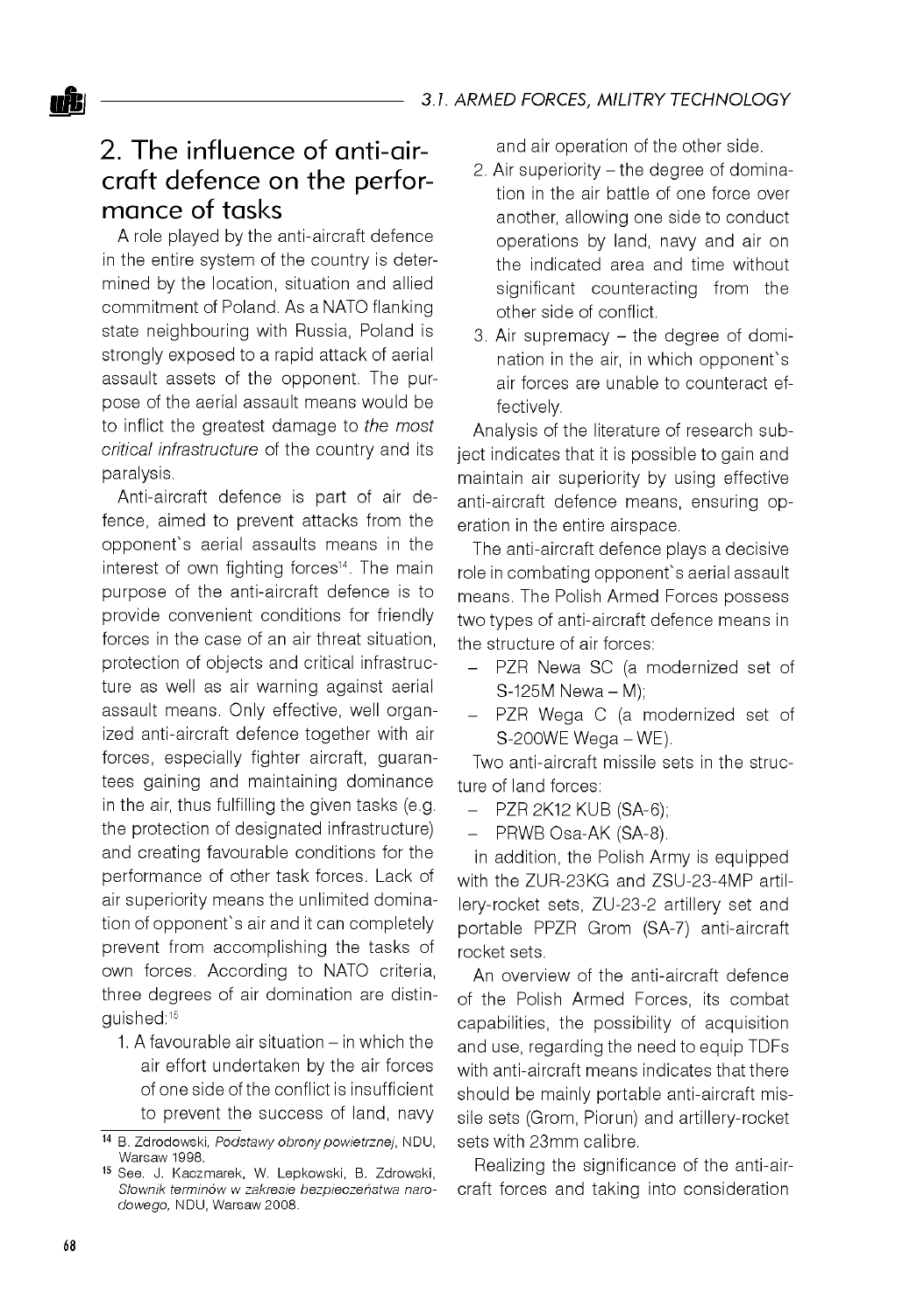

combat capabilities of own anti-aircraft rocket sets and its limits (one-channel sets), the Polish Armed Forces are implementing two greatest projects in the history of the anti-aircraft defence, that is *WISLA* and *NAREW.*

A modern concept of the anti-aircraft defence operation assumes its "multidimensionality" (Figure  $4$ )<sup>16</sup>. The comprehensive anti-aircraft defence is to be made by mutual complementary "levels" of the antiaircraft defence forces and various possibilities resulting from their combat capabilities. The more layers of the anti-aircraft defence shield, the more efficient defence and possibility of destroying aerial assault assets are. Depending on the needs, an anti-aircraft defence system can be made up of certain "levels", creating together a meshing system with the full and complex

anti-aircraft defence, and thus guaranteeing dominance in the air. Regarding the assumption of the Polish Armed Forces the Polish national anti-aircraft defence is to be made up of three layers (without PZR Wega C):

- I. A medium range anti-aircraft defence svstem - designed to destroy targets at a range up to 100 km - *WISLA programe;*
- II. A short range anti-aircraft defence system - designed to destroy targets at a range up to 20-40 km - *NAREW programme;*
- III. A very short range anti-aircraft defence system - designed to destroy targets at a range up to maximum few kilometres - *POPRAD, PILICA, PIO-RUN programmes.*

#### Figure 4. Multilavered anti-aircraft defence scheme



Source: R. Ciaston, J. Gruszczynski, R, Lipka, A. Radomyski, T. Smur, Przyszłość Sił Powietrznych i jednostek obrony powietrznej w Siłach Zbrojnych RP, Pulaski for the defence of Poland, Warsaw 2015.

A defined role and objectives of the antiaircraft defence allows the Polish Armed Forces to articulate the requirements that modern, and above all, efficient anti-aircraft defence should fulfil. Analysing the literature on the anti-aircraft defence, it can be claimed that the anti-aircraft defence can be effective only by using the socalled layered air defence. All elements of this system are important and must form an interlock defence zone.

<sup>&</sup>lt;sup>16</sup> The Polish Institute of International Affairs, Bulletin No. 42 (1279), April 28, 2015.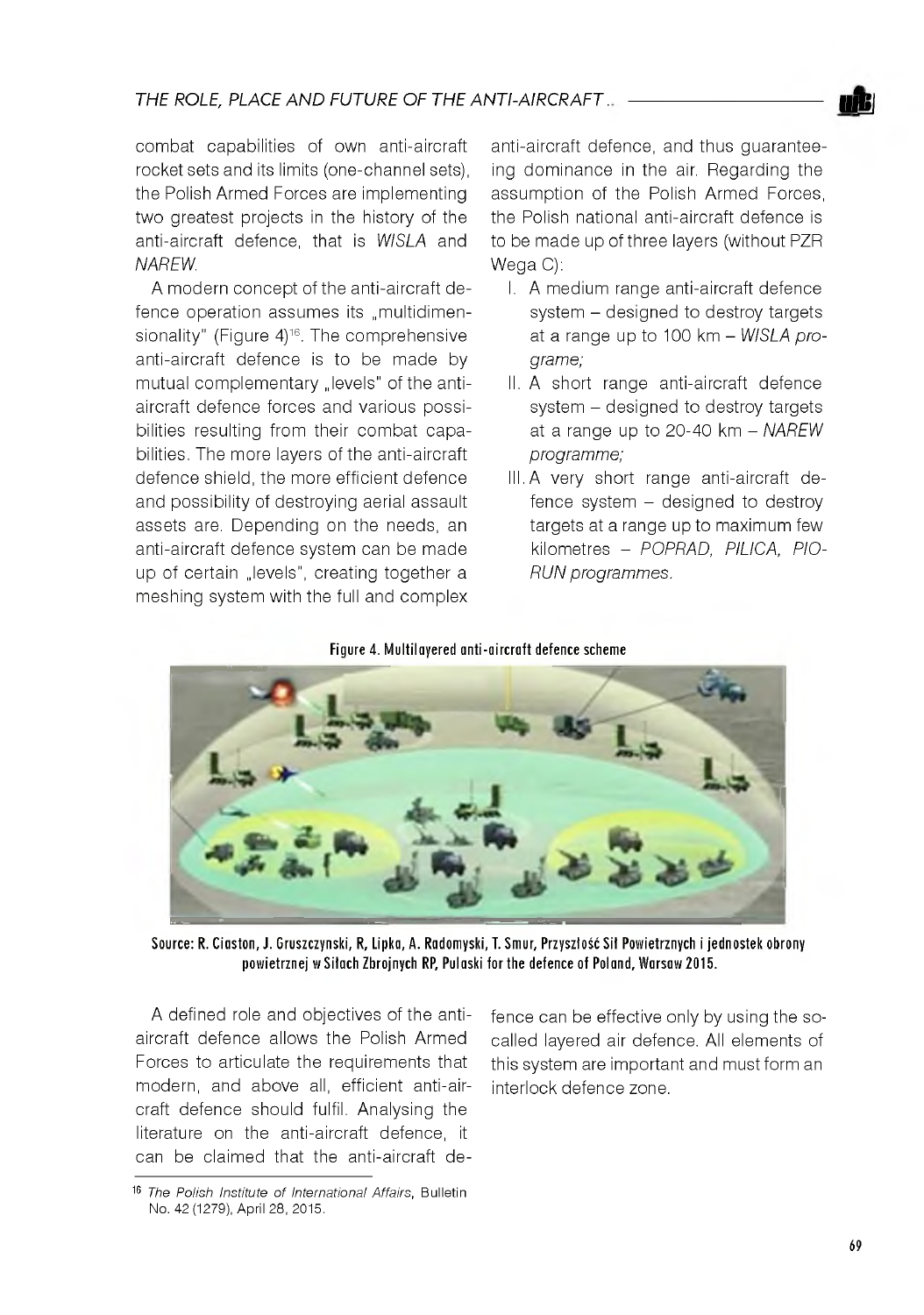

The concept of the TDFs assumes that the main TD training structure will be a battalion<sup>17</sup> consisting mainly of (Figure 5):

- A light armoured company (quantity depending mainly on the TD brigade);
	-
- Headquarters company;
- Support company consisting mainly of specialist platoons, including anti-aircraft platoon;
- A service support company;
- headquarters.



#### **Figure 5. Structure of a Territorial Defence battalion**

Source: Own study.

The structure of a TD battalion assumes locating anti-aircraft platoon in the support company. The size and exact structure of the anti-aircraft defence platoons is not determined yet; according to assumptions it should be related to the area of battalion's responsibility.

According to the information provided by Ministry of National Defence, the armament and equipment of the TDFs will not differ from that of the operational armies. The

engagement of aerial assault means by TD will be by:<sup>18</sup>

- ZUR-23-2 anti-aircraft artillery-rocket sets;
- GROM/GROM-M portable anti-aircraft rocket sets;
- PIORUN portable anti-aircraft rocket sets<sup>19</sup>.

<sup>17</sup> See. http://www.mon.gov.pl/aktualnosci/artykul/najnow sze/poslow ie-w ysluchali-m eldunku-terytorialsow-y2017-01-26/ (access March 19, 2017)

<sup>18</sup> See: http://www.mon.gov.pl/aktualnosci/artykul/najnowsze/umowa-na-zakup-zestawow-piorun-p2016-12-20/, (access March 18, 2017)

<sup>19</sup> http://www.defence24.com/253841,mspo-2015przeciwlotniczy-piorun-z-meska, (access March 19, 2017).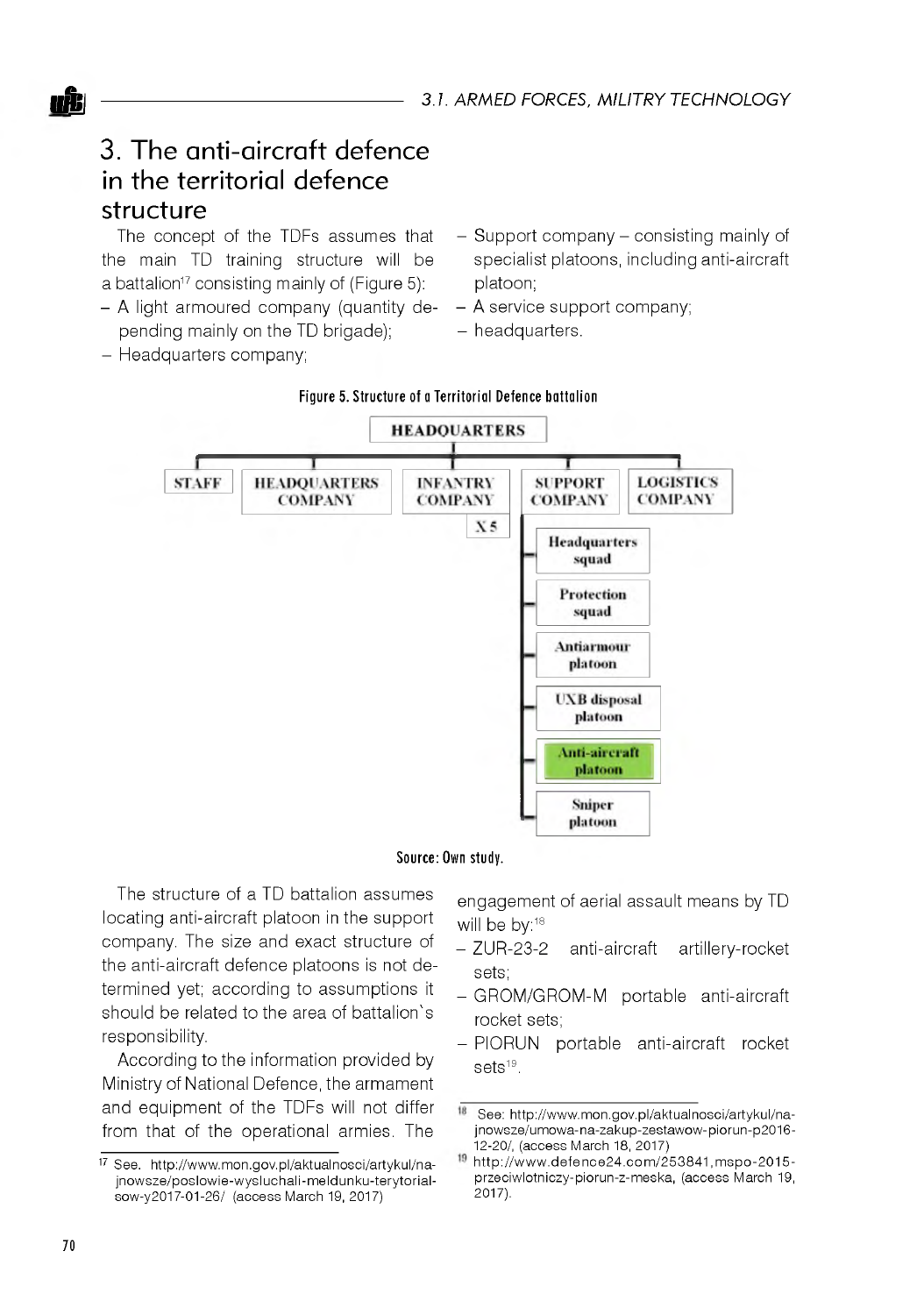Particular attention should be paid to the PIORUN portable anti-aircraft rocket set due to its tactical-technical and combat capabilities as well as national character. It is a modernized version of PPZR GROM. Thanks to modernization, it has increased its range, greater immunity to interference, higher precision of guidance and ability to destroy targets during day or night. PPZR PIORUN is designed to destroy helicopters, planes and winged rockets at ceilings from 10 m to about 4 kilometres and distance from 500m to more than 6000 m20.

An overview of the available TD structure allows for specifying the location of the antiaircraft defence in its groupings and starting thinking about its necessity, composition, armament, and tactics.

Analysing the multi-layered concept of the anti-aircraft defence, research should be conducted into the role and location of the anti-aircraft defence in the TD structure. Taking into account the anti-aircraft defence armament of the TD and the general and nationwide character of the TD it can be said that the well equipped subunits of the TD along with the brigade subunits of the anti-aircraft defence can create the lowest anti-aircraft defence.

# Conclusions

*The way of conducting operations by the Territorial Defence Forces does not include the classic elements of the Land Force, i.e. attack and defence. It is a constant presence. Their main task is to protect civilians and critical infrastructure in the designated area. This specifity justifies the existence of the*

*Territorial Defence as a separate type of the Armed Forces*21

*General Wiesfaw Kukula, Territorial Defence Forces commander*

Well- equipped, prepared and deployed anti-aircraft subunits in the Territorial Defence will fulfil their tasks and create favourable conditions for other tasks entrusted to the Territorial Defence Forces, and together with air defence subunits of the other kind of Armed Forces, equipped with short range air defence sets, may form one of the layers of the comprehensive anti-aircraft defence system of the nation.

Analysing the development of armed conflicts, that is enemy's activity and tasks that have to be fulfilled by the TDFs, i.e. cooperation with the operational forces and protection of the critical infrastructure in the area of responsibility, it must be said that anti-aircraft defence subunits are indispensable and essential elements of the anti-aircraft defence structures.

Regarding the assumptions for anti-aircraft subunits within TDFs it is worth taking into account their specialist character and carefully analyse:

- $-$  the character and training place  $-$  necessary specialist training base and qualified staff;
- the structure of subunits of the anti-aircraft defence in the TDFs - size appropriate to designated tasks;
- action of tactics taking into account the area of action and the area of responsibility;
- armament enabling tasks performance;
- a place and role of the TDFs anti-aircraft defence in the national air defence system i.e. in a layered anti-aircraft defence system;

 $20$  http://www.defence24.com/253841,mspo-2015przeciwlotniczy-piorun-z-meska, (access March 19, 2017)

<sup>21</sup> See: [http://www.defence24.pl/501614,wojska-obro](http://www.defence24.pl/501614,wojska-obro-)ny-terytorialnej-narzedzie-skutecznego-odstraszania-raport, (access March 19, 2017)